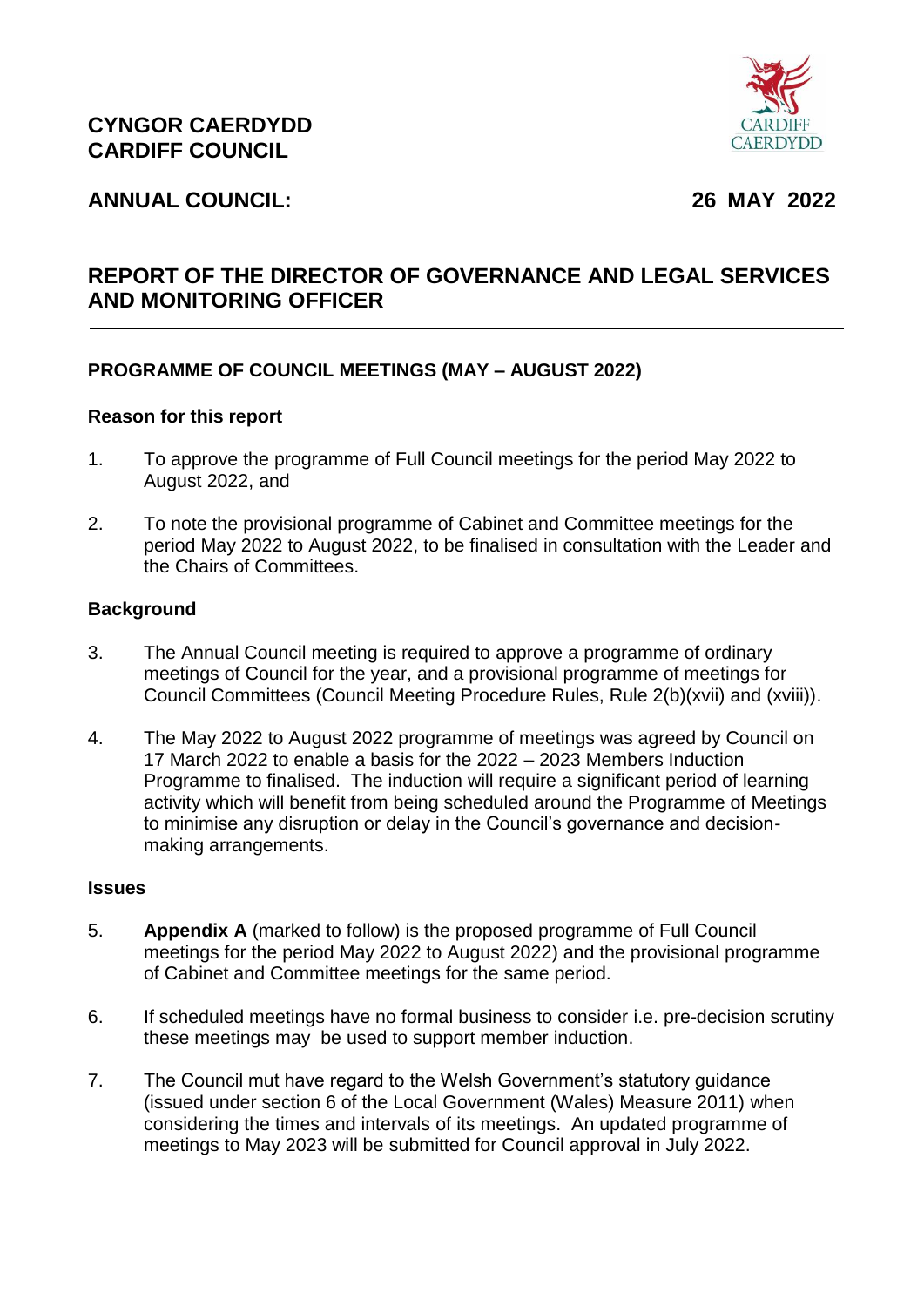# Formal Meetings Diary

# Full Council

| Day | Date      | Time  | Committee                | Venue            | Meeting<br><b>Type</b>        | <b>Notes</b> |
|-----|-----------|-------|--------------------------|------------------|-------------------------------|--------------|
| Thu | 26-May-22 | 16:30 | Council (Annual Meeting) | City Hall        | Multi-<br>Location<br>Meeting | Webcast      |
| Thu | 30-Jun-22 | 16:30 | Council                  | City Hall        |                               |              |
| Thu | 21-Jul-22 | 16:30 | Council                  | City Hall        |                               |              |
| Thu | 29-Sep-22 | 16:30 | Council                  | <b>City Hall</b> |                               |              |
| Thu | 27-Oct-22 | 16:30 | Council                  | City Hall        |                               |              |
| Thu | 24-Nov-22 | 16:30 | Council                  | <b>City Hall</b> |                               |              |
| Thu | 26-Jan-23 | 16:30 | Council                  | <b>City Hall</b> |                               |              |
| Thu | 02-Mar-23 | 16:30 | Council (Budget)         | <b>City Hall</b> |                               |              |
| Thu | 30-Mar-23 | 16:30 | Council                  | <b>City Hall</b> |                               |              |
| Thu | 25-May-23 | 16:30 | Council (Annual Meeting) | <b>City Hall</b> |                               |              |

# 8. It is proposed that Council meetings will take place as follows.

## Cabinet

9. Cabinet meetings are held on a monthly basis with the exception of August. The following are the dates that have been provisionally scheduled by Cabinet for their meetings:

| Day | Date      | Time  | Committee | Venue           | Meeting<br>Type     | <b>Notes</b> |
|-----|-----------|-------|-----------|-----------------|---------------------|--------------|
| Thu | 23-Jun-22 | 14:00 | Cabinet   | CR <sub>4</sub> | Multi-              | Webcast      |
| Thu | 14-Jul-22 | 14:00 | Cabinet   | CR <sub>4</sub> | Location<br>Meetina | Webcast      |

Where the level of business to be determined from the Cabinet Forward Plan is likely to be more than the amount of business that can be dealt with in one meeting, additional meetings may be arranged and publicised.

## Regulatory Committees

10. Licensing, Planning and Public Protection Committees are held on a monthly basis, subject to there being sufficient business. Licensing Sub Committees convened under the Licensing Act 2003, will be held as and when required.

## Scrutiny Committees

11. Scrutiny Committees meet on a monthly basis with the exception of August and in an election year, April and May. Changes to dates of Scrutiny Committee meetings will also reflect any changes required to undertake pre-decision Scrutiny as necessary.

## Corporate Parenting Advisory Committee

12. This Committee has agreed to meet quarterly to meet their Work Plan requirements.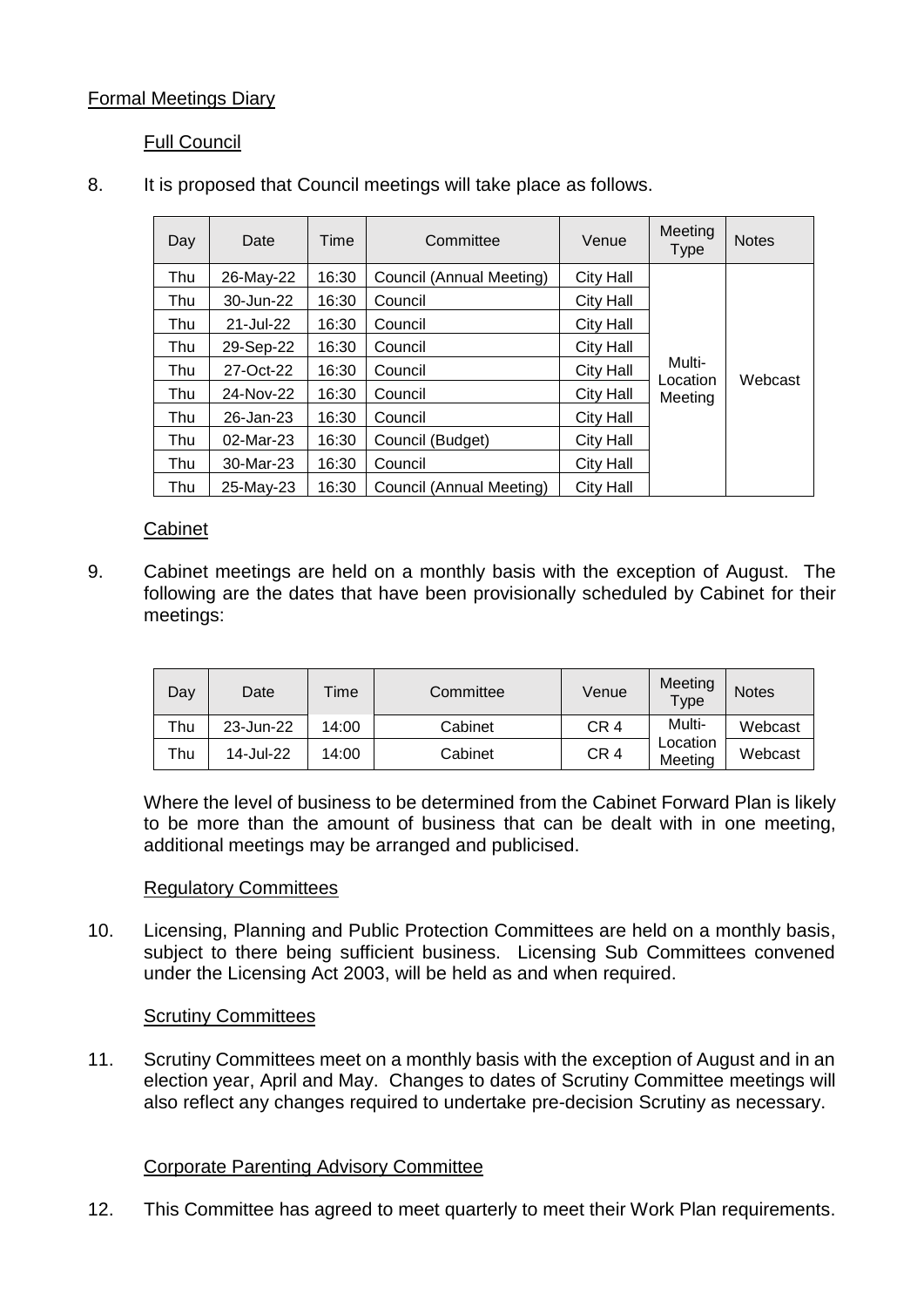#### Governance and Audit Committee

13. A total of five meetings of the Governance and Audit Committee per year are planned to be scheduled during the 2022-23 municipal year.

#### Democratic Services Committee

14. In accordance with the Local Government (Wales) Measure 2011 requirements (Section 15(2)), the Democratic Services Committee has to meet at least once a year.

#### Standards & Ethics Committee

15. The Standards and Ethics Committee will meet quarterly in order to deliver its work programme.

#### Constitution Committee

- 16. It is anticipated that the Constitution Committee will meet twice during the municipal year. A Committee will be scheduled to meet in the autumn.
- 17. Other Committees

Meetings of the Local Authority Governor Panel and Pension Committee have been scheduled as required.

## Ad-Hoc Meetings

18. Meetings of the Appointments Committee, Appeals Committee, Bilingual Cardiff Member Group, and Pension Panel are only scheduled as and when required.

## **Legal Implications**

- 19. The Council must have regard to the Welsh Government's statutory guidance (issued under section 6 of the Local Government (Wales) Measure 2011) when considering the times and intervals of its meetings.
- 20. In summary, the guidance states that:
	- Work and other commitments make setting a programme of meetings that suits all Members difficult;
	- Welsh Government does not wish to prescribe the number/timings of meetings; and
	- it is important that Authorities proactively review their meeting arrangements, by way of example, the guidance states that "What may have been tradition or an arrangement which suited the previous generation of Councillors will not necessarily serve the interests of the new intake."
- 21. The guidance requires the Council to survey its Members in respect of times and intervals in which meetings of the local authority are held at least once a term and preferably shortly after the new council is elected. A survey of Members was undertaken in May 2017 and the current programme of meetings reflects the results